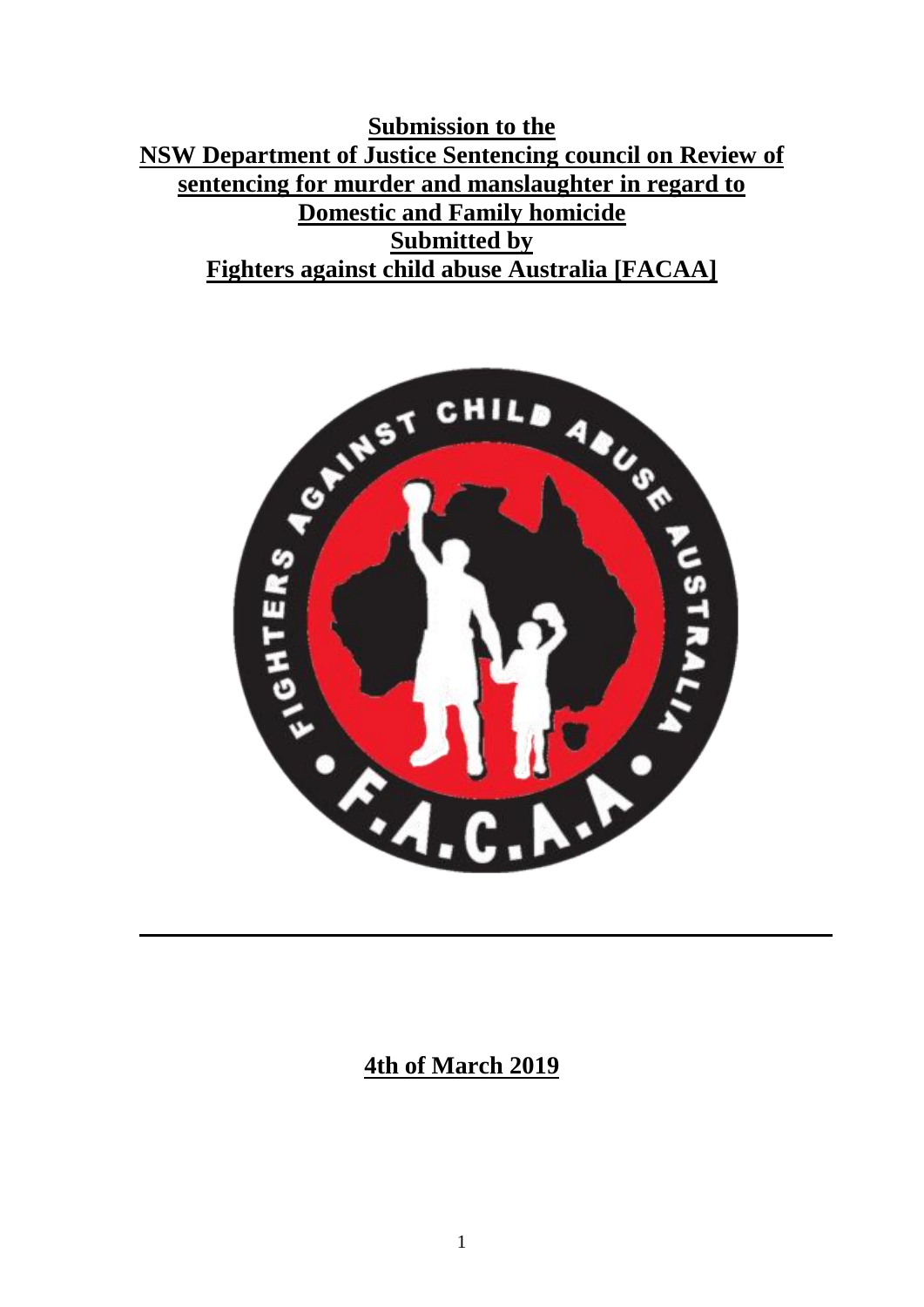

#### **About the author:**

Adam Washbourne is the founder and President of the charity group Fighters against child abuse Australia. He founded the charity July 2010 to fill a big gap that he saw within the community and to bring about an end to an issue that has plagued our nation for far too long now.

Adam has a Diploma of Community services (Welfare) specializing in child trauma counselling and has worked in the field for the past 13 years since completing his degree. Adam is also a martial arts instructor and has been teaching children how to defend themselves for the past 18 years.

Adam has worked for various community centres, mental health facilities and martial arts schools but currently counsels for FACAA and teaches for KMA martial arts in Liverpool Sydney, one of Australia's premier martial arts schools.

This submission was prepared by Fighters against child abuse Australia FACAA. PO BOX 404 Moorebank NSW 1875 Email Adam@facaaus.org Web :www.facaaus.org / www.facebook.com/facaaus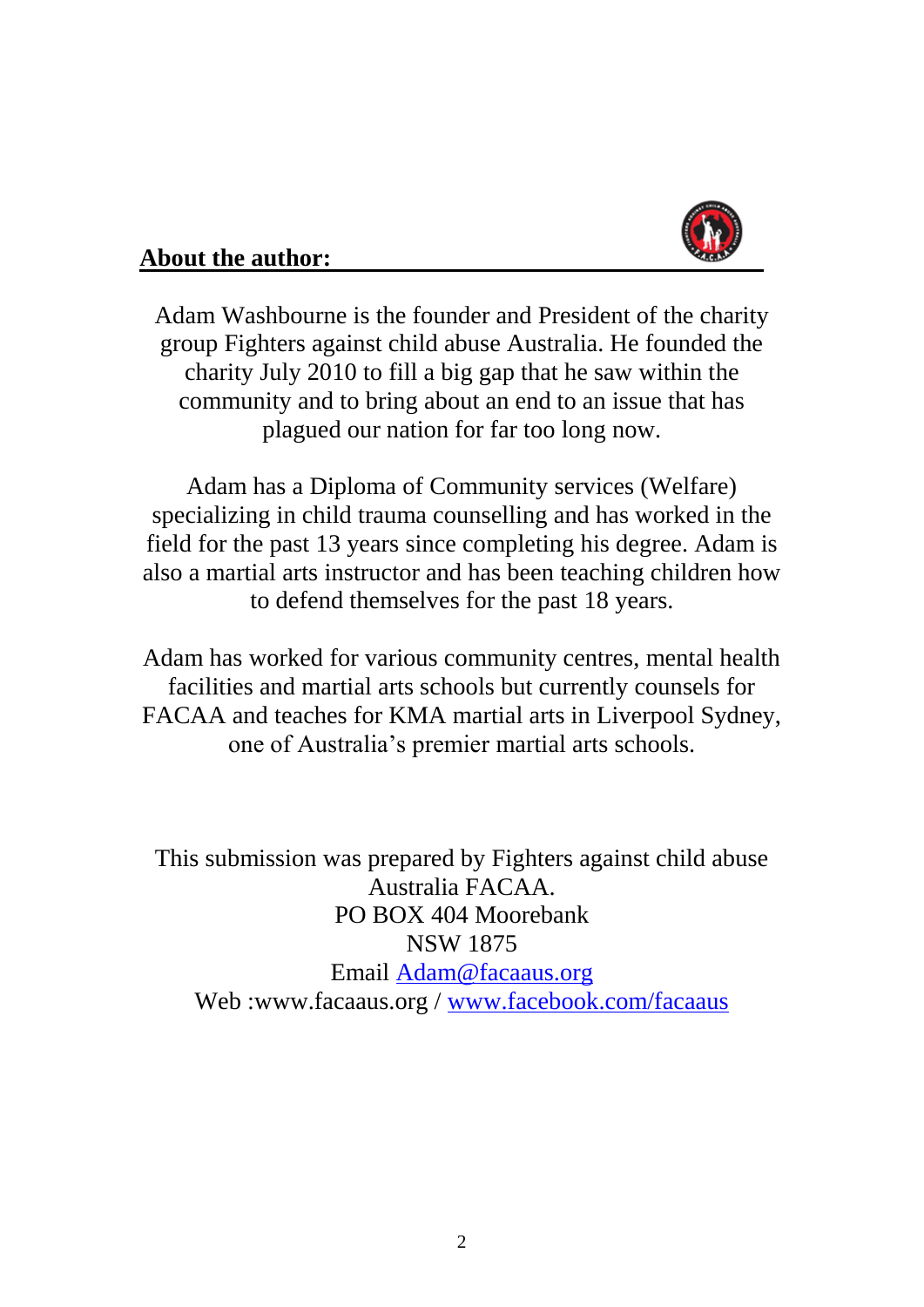

| Table of contents:                                 | <b>RAGAL</b> |
|----------------------------------------------------|--------------|
| About Fighters against child abuse Australia 4     |              |
|                                                    |              |
|                                                    |              |
| Explanation of each recommendation and reasoning10 |              |
|                                                    |              |
|                                                    |              |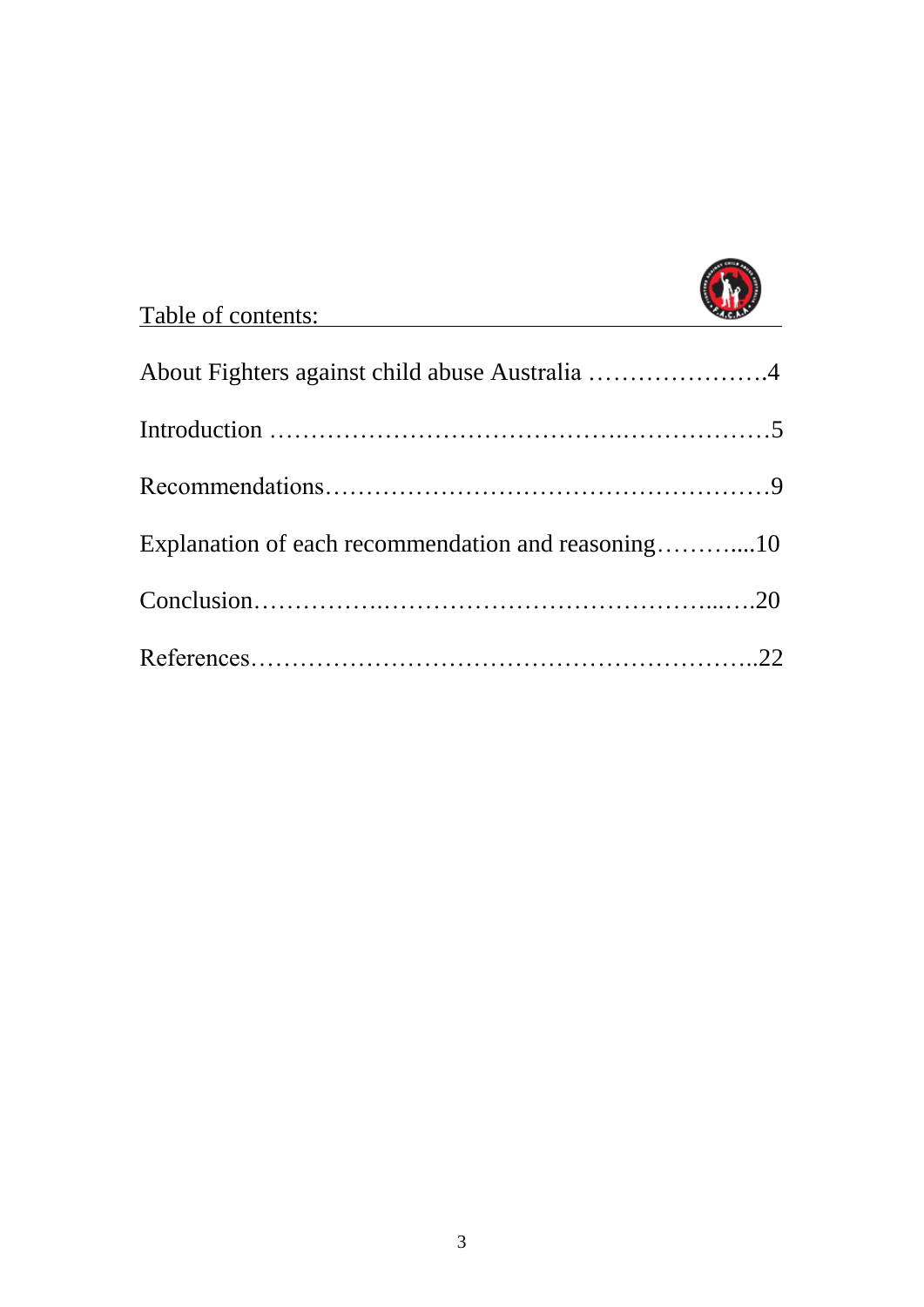

# **About Fighters against child abuse Australia**

Our mission is to end child abuse once and for all within Australia.

Our vision is to make Australia the only nation on the planet that does not suffer from the scourge of child abuse.

Our guiding principals are to remain completely nondenominational and non-political to achieve our mission of ending child abuse once and for all by whatever means are required (within the laws of the land). If a program does not exist to meet the needs of our clients, then we will make one to meet their needs.

FACAA has been working actively for the past 8 years to end child abuse within Australia. We are currently running a survivor's healing programs, educational and legal reform programs, domestic violence programs, anti bullying programs and a social media awareness campaign which regularly receives over 1.5 million unique views making it the single most successful social media campaign of its kind in Australia.

FACAA is a national organisation that has full deductible gift recipient status as a public benevolent society. We have volunteers working and clients from every part of Australia and we have members from all over the world.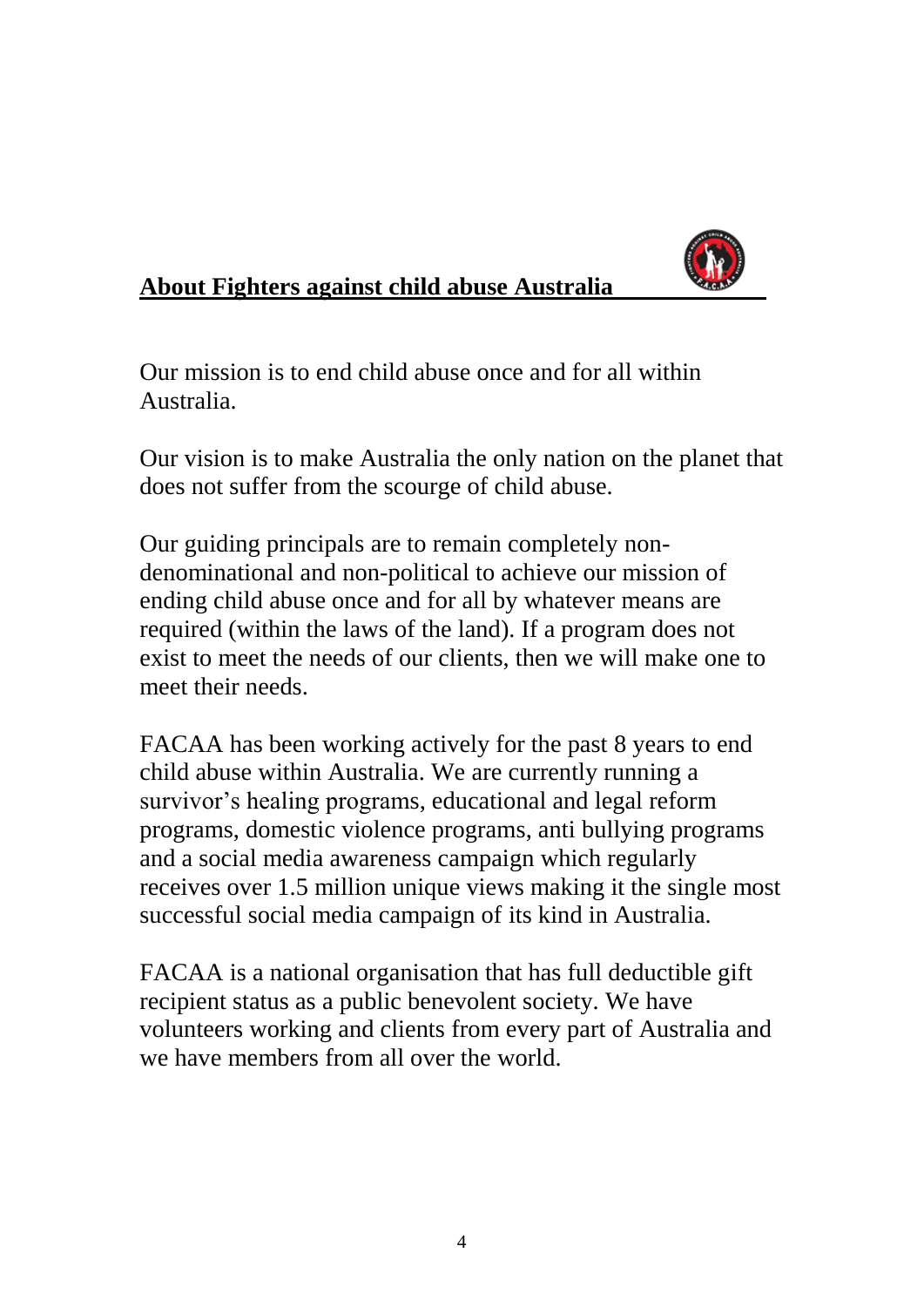

## **Introduction**

Domestic or family violence has been an absolute scourge on Australian society since before federation. To say that it is one of the worst problems facing Australia today is not an over statement.

If we go purely on cost, making the only unit of measurement a dollars and cents figure then domestic and family violence costs our country \$22 Billion per year and could be as high as \$26 Billion with all factors considered. (i)

However, we all know that is far from the most troubling part about domestic and family violence. The worst part is the permanently debilitating effects it has upon, not only it's direct victims, but also the entire family.

I myself survived growing up in a home with extreme domestic violence issues, and it was my experiences that led to the formation of FACAA. FACAA was one of the first charities in Australia to recognize domestic violence as a form of child abuse, even when the children were not the ones being physically abused, we recognised that the psychological and emotional abuse is still extremely damaging. As such survivors of domestic violence and their non-offending immediate family members get full access to the FACAA Phoenix survivor's healing programs.

Growing up with a domestic abuser was like growing up with a ticking time bomb in your lounge room, except the time bomb had dozens of triggers and it was your parent. Coming home from school you never knew what sort of a day the bomb was having, so you never quite knew what to expect. The weekends were always a difficult time because the addition of large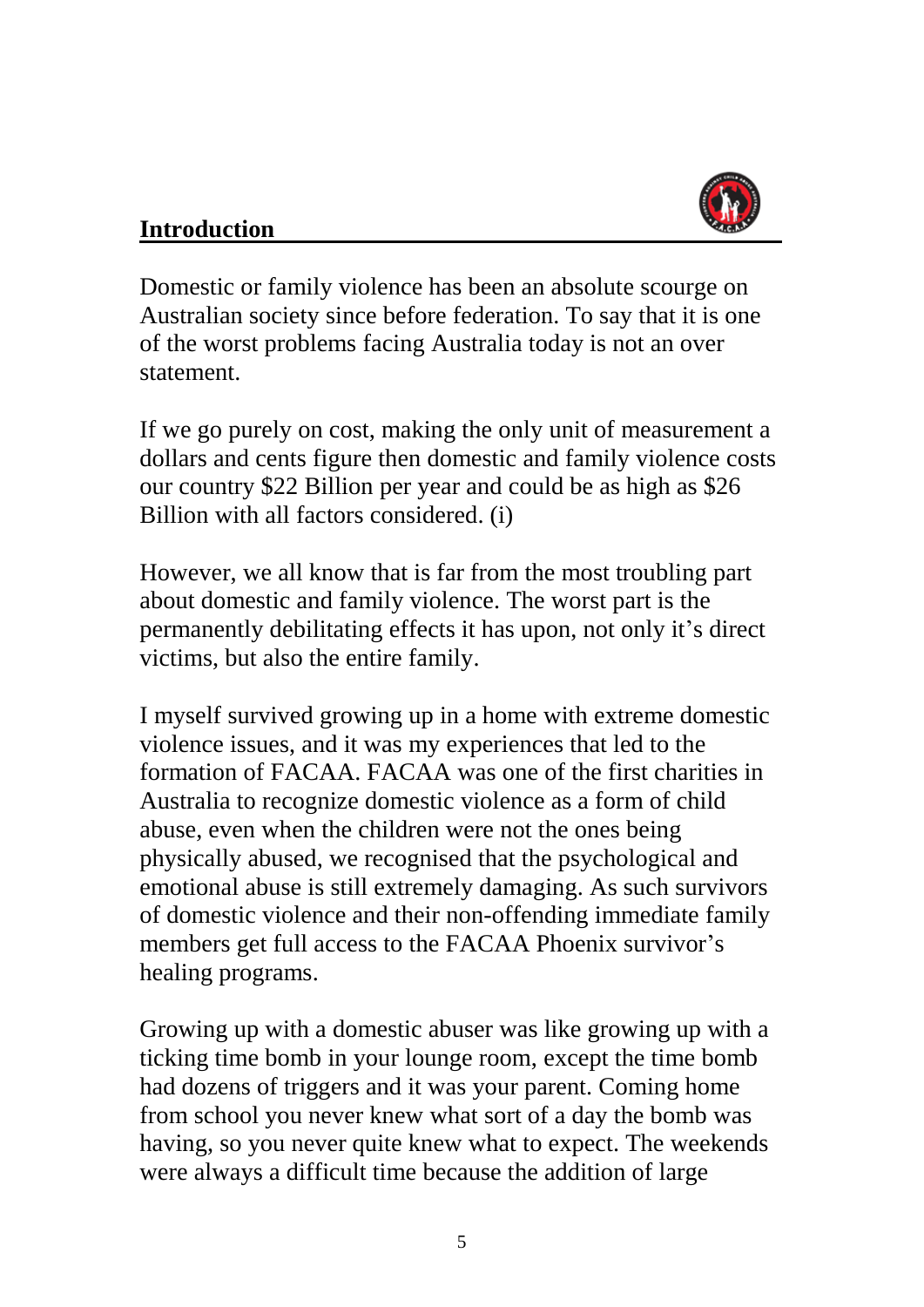amounts of alcohol would mean you were in for a more explosive time than usual. At a very early age you learned that drinking alcohol yourself would make the inevitable explosions easier to survive. This led down the path of substance abuse and associated petty crimes,

Living with a domestic abuser was horrible, but living with two younger brothers made that horror even worse, seeing literally anything they did used as an excuse to start the abuse was like watching your siblings playing catch with a hand grenade. You knew full well that eventually you would need to jump on the hand grenade and absorb the force of the explosion. They were simply too young and too innocent to have to deal with the ensuing violence, even though doing so always made the fall out much worse.

You would watch and pray they would stop doing whatever it was that was setting the bomb off, usually playing with their toys too loudly, when the bomb was hung over. Of course children being children they wouldn't pick up on the subtle, (sometimes not so subtle), cues that preceded explosions so it was up to you to pre-empt the violence by blurting out a forbidden word, or in emergencies, by running right at the explosion, taking the full force head on.

When you woke up eventually, sometimes hours later, you would be told things like, "look what you made me do," or "you better hide that cut or you'll cop much worse if anyone comes asking questions." Sometimes the damage was so severe the only way to hide it was to avoid school all together, which of course led to other problems associated with missing large portions of the school term. Every time you came to, you would frantically look for your siblings, only to find them cowering in their room, or crying surrounded by toys that had been stomped into a thousand pieces. It's then you realize it was all for nothing and the explosion reached them anyway.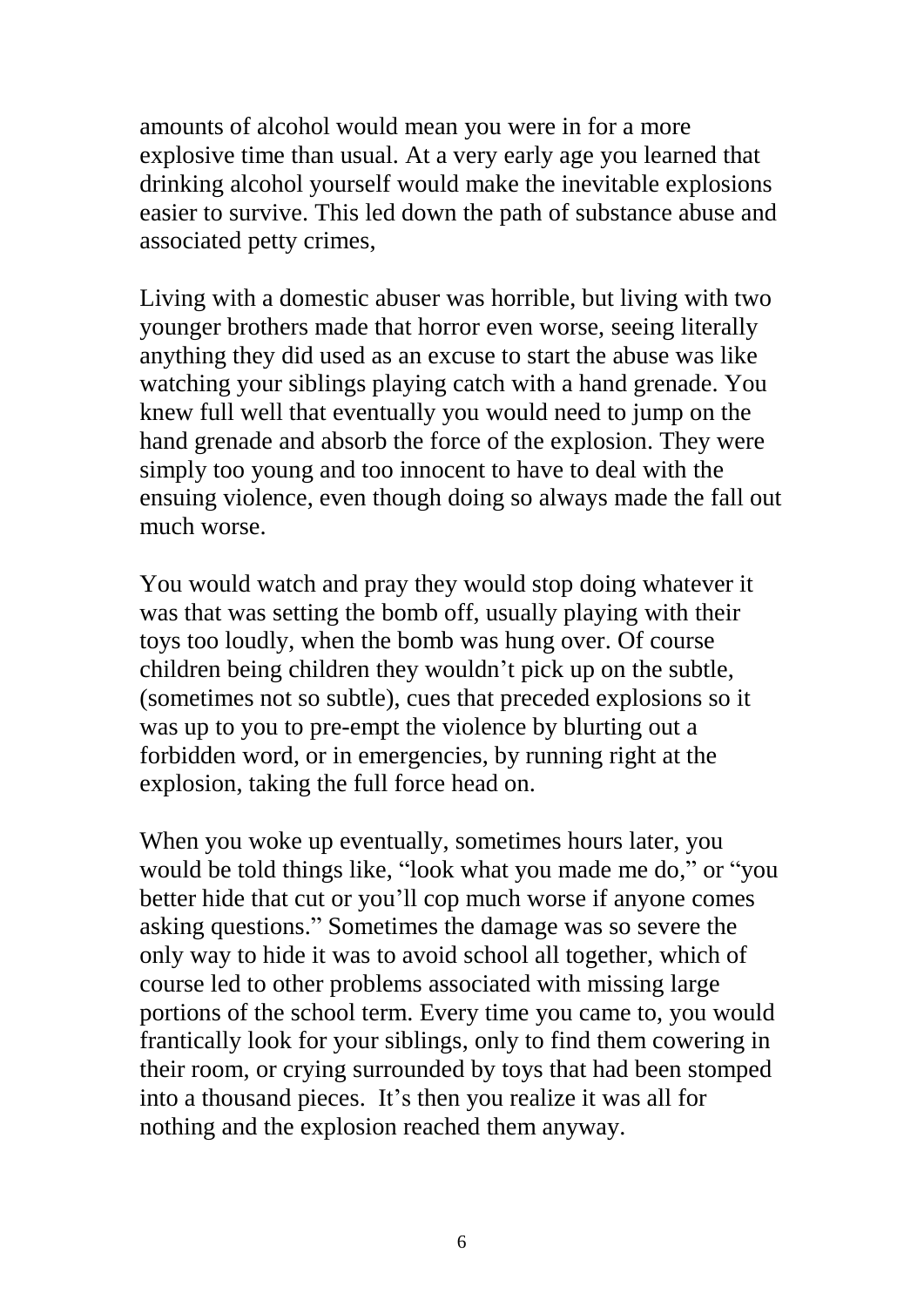This is the reality for a family experiencing domestic violence, this is what they face daily. The constant treading lightly, almost like walking through a land mine field trying desperately not to set it off, the anxiety and fear that the bomb might well explode anyway. Looking for food for you and your siblings because your parent was too drunk to be bothered cooking for you that night, or they were angry with you for some perceived sin. The daily constant horrors never end until you can finally leave the house, once and for all.

Sadly, for some it doesn't end there, it ends with the news that what you feared most has happened. The worst possible fear, that you knew would one day happen, has come to life. One of your parents has slayed the other. You begged them to leave, you pleaded with them to get out, but they wouldn't because they couldn't take you with them, and they paid for that loyalty and protection of their children with their very lives.

That's the reality for an ever-increasing group of children who have lost one of their parents to domestic or family violence homicides. No matter how much they begged, no matter how much they pleaded their parent simply wouldn't leave because either they lacked the finances needed to leave, they had no where to go, or they knew that their abuser would simply follow and hunt them down.

Now the children are left with no parents, one is behind bars where they belong, and the other is dead, murdered by the person who was supposed to love and protect the family. Who provides for them now? Who protects them now? Who nurtures them, loves them, shows them the way now?

These are the questions too many children are left asking after burying one parent and testifying in the murder trial of the other. Many more are left fearing this outcome, far too many Australian children have had to grow up with this level of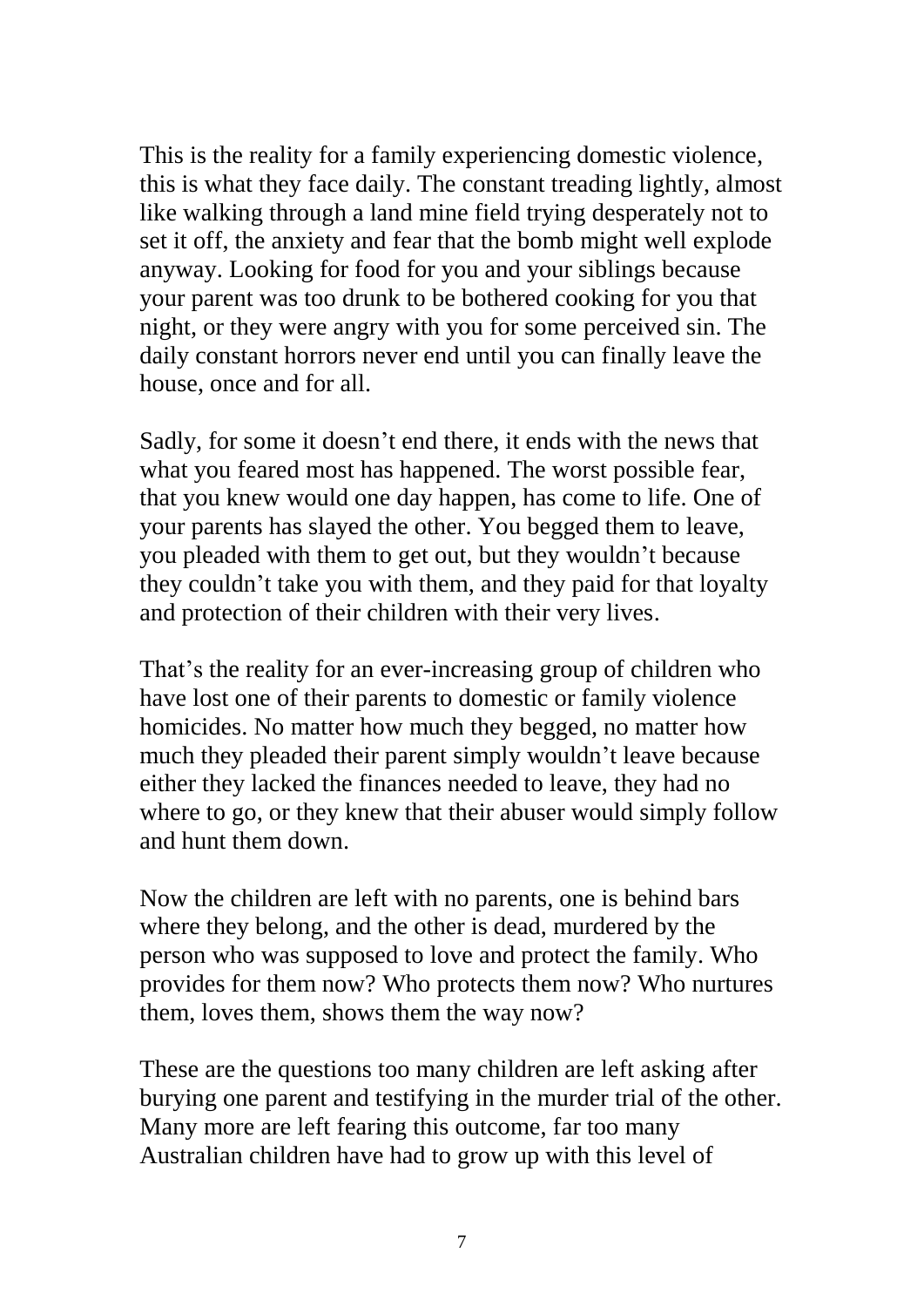trauma and we at FACAA hope we can help put a stop to it once and for all with our recommendations in this submission.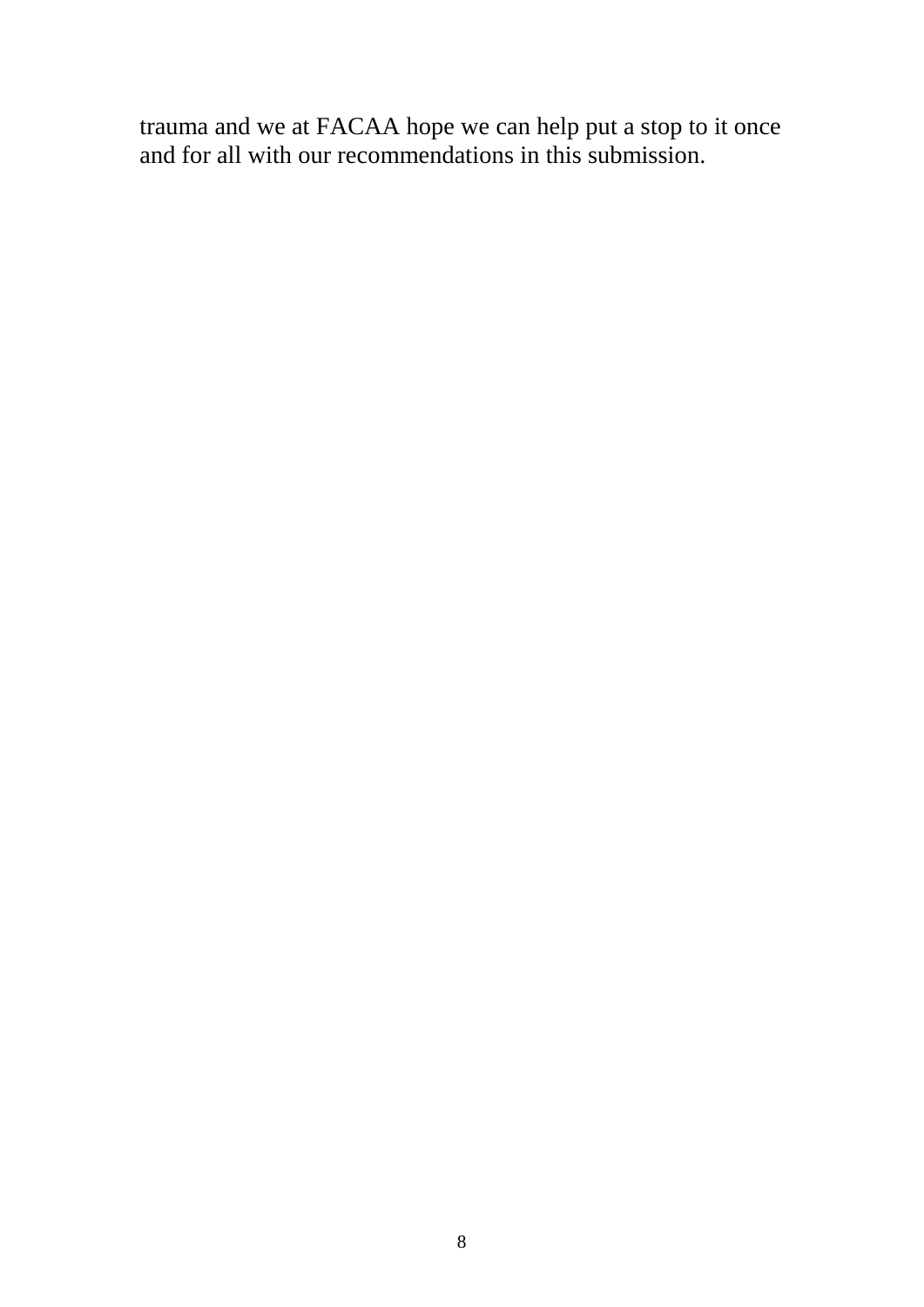## **Recommendations**



1. Our first recommendation to help stop domestic homicides is to increase the punishment for domestic homicide from a nonparole period of 20 years to a non-parole period of 25 years behind bars, In line with the sentence for murdering a child or police officer.

2. If you are convicted of domestic homicide, then you should be permanently stripped of their parental rights.

3. Those who breach domestic violence protection orders need to be severely punished in order to ensure they obey the orders and stay away from the person that needs protecting.

4. A new intent law needs to be passed with regards to domestic homicide that uses a previously established pattern of domestic/family violence to prove that the person intended to murder their victim based on the fact that any reasonable person would believe that to repeatedly threaten the life of and severely beat a victim in an escalating pattern of violence, can only possibly lead to murder one day. This will stop people from pleading down to manslaughter on the basis of "I never intended to kill the victim only severely beat them yet again".

5. NSW MUST open more domestic violence emergency shelters and remove restrictive rules that govern those that are open.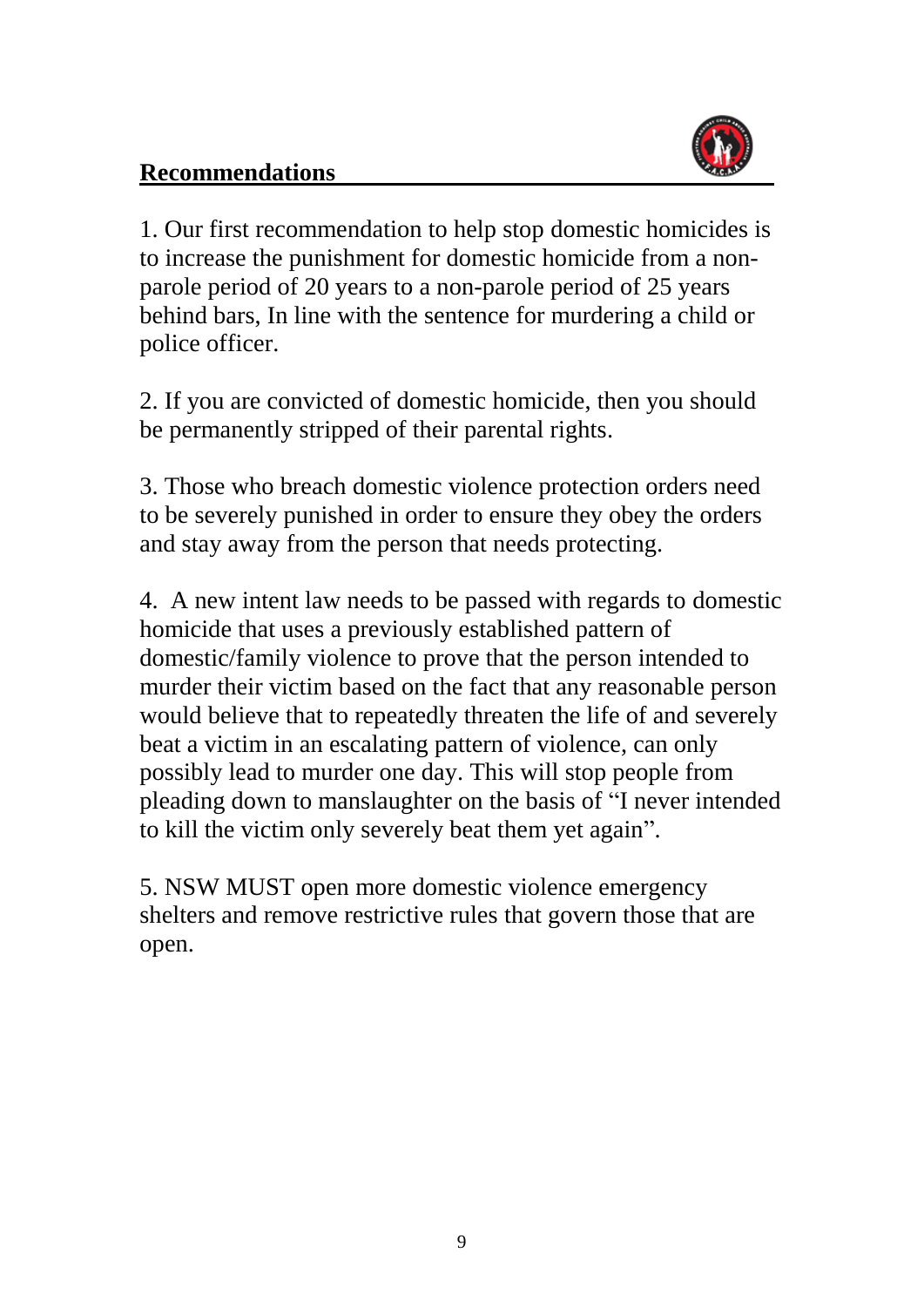

## **Explanation of each recommendations**

*1. Our first recommendation to help stop domestic homicides is to increase the punishment for domestic homicide from a nonparole period of 20 years to a non-parole period of 25 years behind bars, In line with the sentence for murdering a child or police officer.*

Currently the NSW Punishment for murder is up to life behind bars (ii) with a standard non-parole period of 20 years behind bars. Our recommendation is to bring this sentence in line with the killing of a child or the killing of a police officer (iii). To do this we recommend a small amendment be made to the Crimes Act 1900 Section 19B. A Section 19C and it should be called Mandatory life sentences for murder of domestic partners 19C Mandatory life sentences for murder of domestic partners

(1) A court is to impose a sentence of imprisonment for life for the murder of a domestic partner if the murder was committed. By the domestic partner being defined as either being married to or defector of or in live in relationship.

(2) A person sentenced to imprisonment for life under this section is to serve the sentence for the term of the person's natural life. The mandatory non-parole period for this crime will be 25 years imprisonment.

(3) This section does not apply to a person convicted of murder:

(a) if the person was under the age of 18 years at the time the murder was committed, or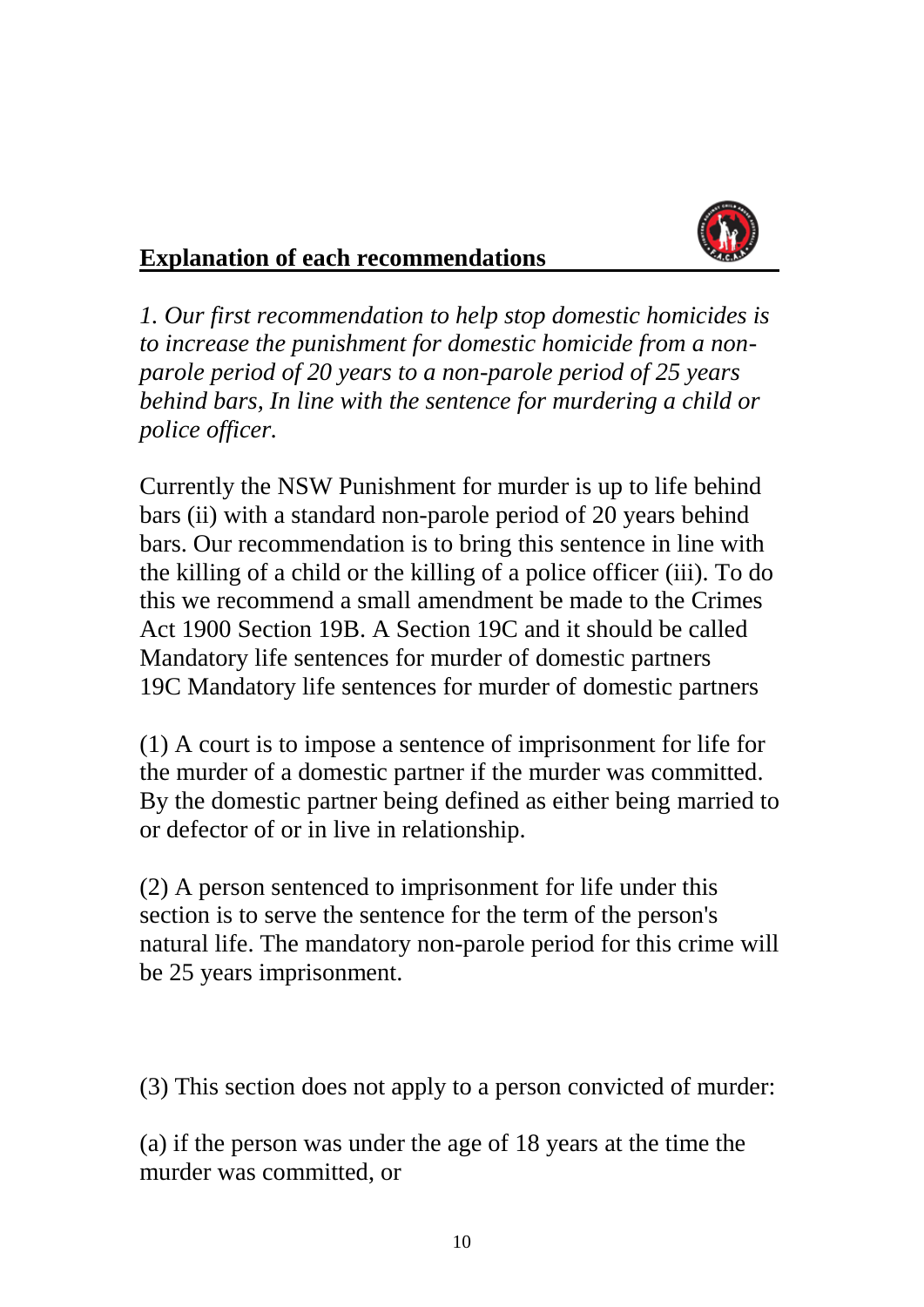(b) if the person had a significant cognitive impairment at that time (not being a temporary self-induced impairment).

(4) If this section requires a person to be sentenced to imprisonment for life, nothing in section 21 (or any other provision) of the Crimes (Sentencing Procedure) Act 1999 or in any other Act or law authorises a court to impose a lesser or alternative sentence.

(5) Nothing in this section affects the obligation of a court to impose a sentence of imprisonment for life on a person convicted of murder in accordance with section 61 of the Crimes (Sentencing Procedure) Act 1999 .

(6) Nothing in this section affects the prerogative of mercy.

(7) This section applies to offences committed after the commencement of this section.

We believe this law should be written to not only further act as a deterrent to the commission of the crime of domestic homicide, but also to send a clear statement of the judgement and opinion of our NSW society that this crime will simply not be tolerated even slightly.

*2. If you are convicted of domestic homicide, then you should be permanently stripped of their parental rights.*

One of the worst horror stories we have ever heard here at FACAA is the story of one of our clients who lost his parents and grandfather to a domestic homicide. The child's father killed his mother and her father in a domestic double homicide.

He was eventually given a not guilty by reason of mental illness and became a forensic patient. Then to add major insult to injury, the young boy was forced to have fully supervised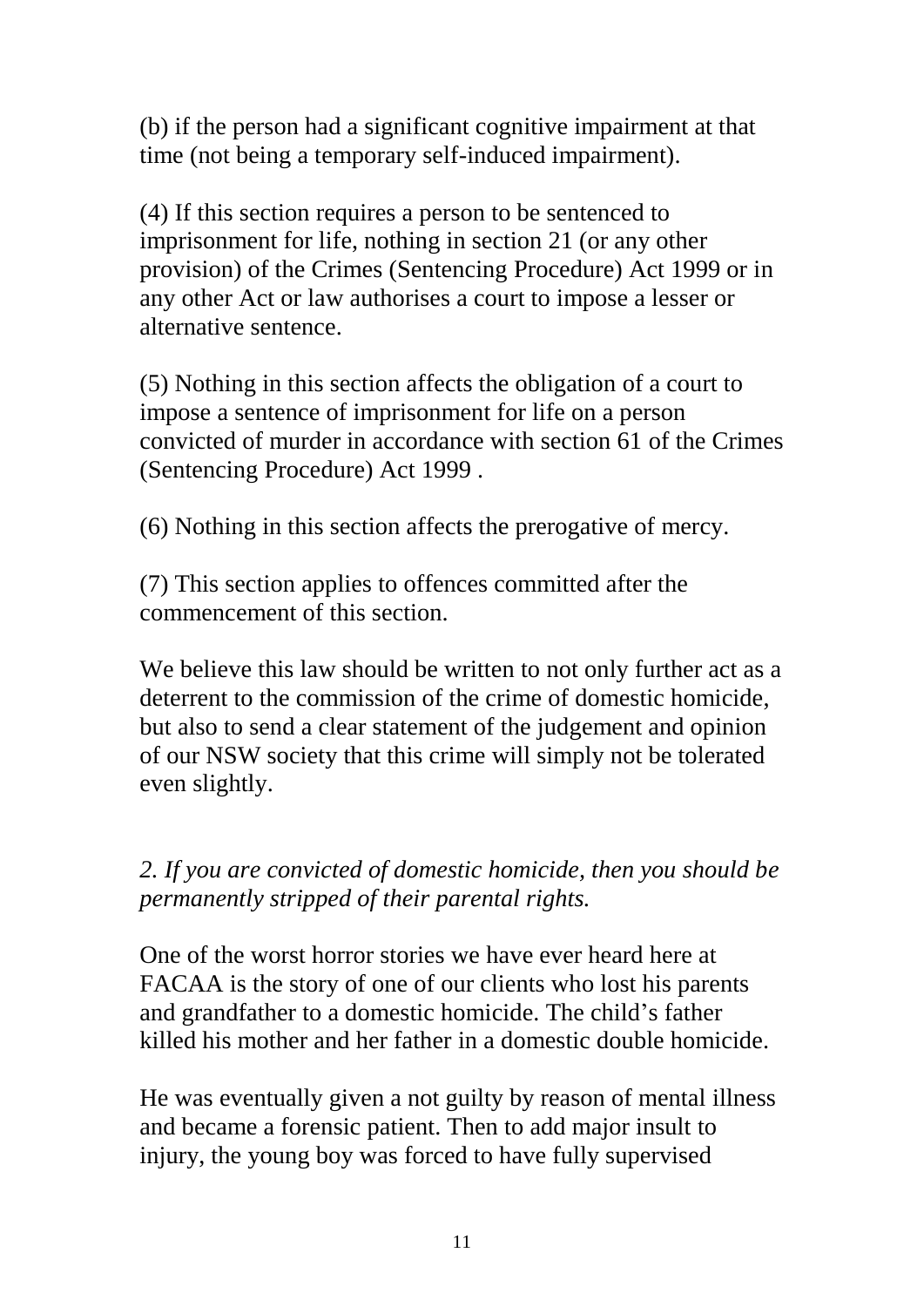visitation with his father in a visitation centre. It was part of the forensic patient's transferring back to society. Now admittedly it was six years after the murders, however the then teenage boy was still incredibly traumatised by being forced to sit with the man who murdered his mother and grandfather. He was made to feel guilty by the supervisors at the visitation centre who said things like "calm down he is still your father" . It was incredibly re-traumatising for the boy and completely unfair to him and his mental health needs.

We at FACAA would like a blanket ban on any parental rights for the children involved in the case. Currently the Family law Act 1975 states that "decisions regarding the child must be made in the best interest of the child" (iv) the act goes on to say that the best interest of the child being defined as

(2) The primary considerations are:

 (a) the benefit to the child of having a meaningful relationship with both of the child's parents; and

 (b) the need to protect the child from physical or psychological harm from being subjected to, or exposed to, abuse, neglect or family violence.

Note: Making these considerations the primary ones is consistent with the objects of this Part set out in paragraphs  $60B(1)(a)$  and (b).

 (2A) In applying the considerations set out in subsection (2), the court is to give greater weight to the consideration set out in paragraph  $(2)(b)$ .

As you can see from the above paragraph the greater weight of consideration is given to paragraph (2)(b) the need to protect the child from physical or psychological harm from being subjected to, or exposed to abuse, neglect or family violence.

We at FACAA believe that this is written in black and white and makes the decision to permanently revoke parental rights for those convicted of domestic homicide very easy. The family court Act says that the highest consideration needs to be given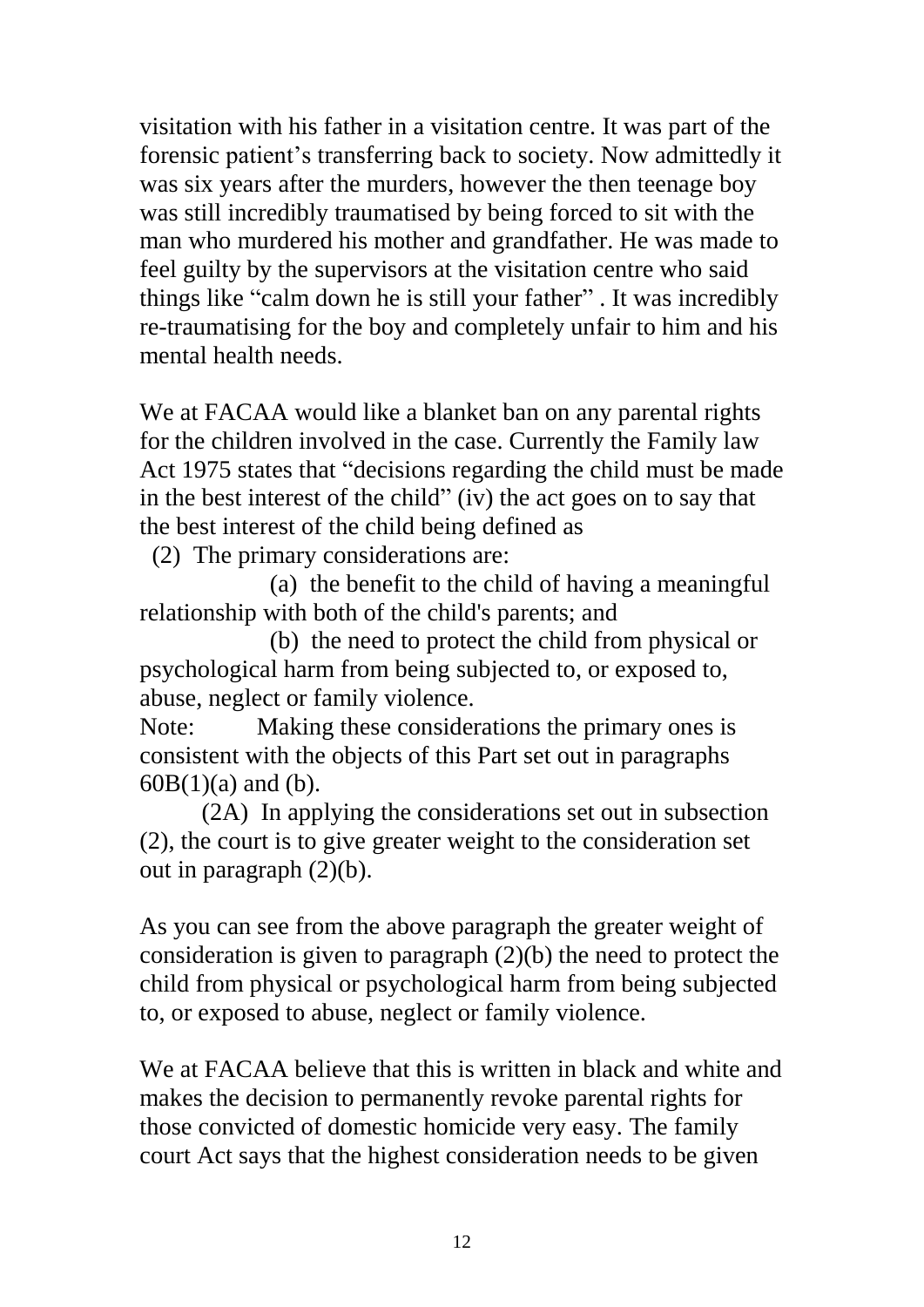to the need to protect the child from physical or psychological harm. Clearly children who have lost a parent to domestic homicide being forced to visit with that parent's murderer, will have a massively adverse effect on the child's psychological wellbeing.

The rights of a child to be safe from psychological harm must come before the right of a domestic murderer to have a connection with their children.

No child should ever be forced to endure compulsory visitation with the person who murdered their parent and yes we know this is a very harsh punishment however the crime itself and the punishment felt by the victims is much harsher. We can only hope the harshness of this extra punishment might deter others from committing the horrendous crime of domestic homicide.

*3. Those who breach domestic violence protection orders need to be severely punished in order to ensure they obey the orders and stay away from the person that needs protecting.*

If you knowingly breach an AVO (apprehended violence order) or DVO (Domestic violence protection order) in NSW the current penalty is maximum penalty of 2 years imprisonment and/or a fine of  $$5000. (v)$ 

Now if you understand why someone seeks a DVO you might find this current sentencing to be majorly inadequate.

Seeking a DVO isn't something a victim of domestic violence does on a whim, it's usually done after many assaults and with the help and support of loved ones. One of our clients who sought a DVO told us that it was up to the police officers who came to her bedside in hospital and not her, to seek a DVO. Victims are quite often very reluctant to take out a DVO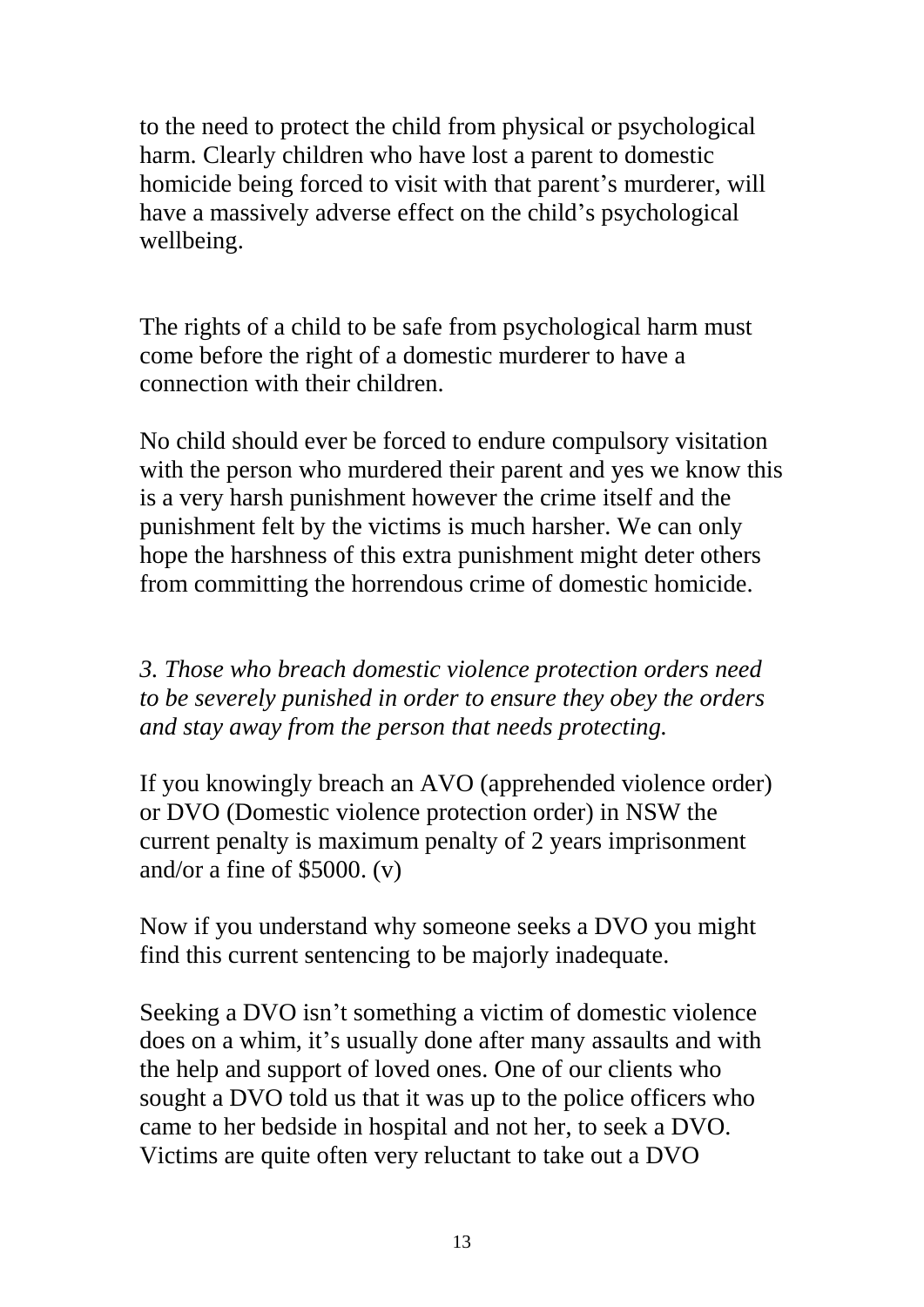because of the fact that the abuser will often see the DVO as nothing but a piece of paper and a very insulting one at that. We have been told by dozens of clients that when they first sought the DVO it was broken the very night it was served just to prove that the abuser could break the DVO and nothing would happen to them, sadly the abusers were very much correct.

We at FACAA get countless emails from our clients saying that they took our advice, got a nationally recognized DVO and straight away their abuser broke it with absolutely no consequences. The abusers were filmed breaching the orders by being at the victim's house and yelling abuse at them and still nothing happened. The police were informed of multiple breaches of DVOs that were all backed up with video evidence and still they chose not to lay charges. In some cases our clients were even told to "stop being so female dog like" (not the words used by the police officers) Eventually FACAA learnt to not bother reporting breaches of DVOs to desk clerks at the local police stations but instead go to the domestic violence squad detectives only. However the fact is the victims of domestic violence should be able to go to any serving police officer and have their breaches of domestic violence orders taken seriously.

The reason FACAA know that the breaches of domestic violence orders must be punished much more harshly than they currently are being is because four of our members have been domestically murdered by their former partners who had all repeatedly breached domestic violence orders (or AVOs at the time). We are not just talking one or two breaches either, we are talking multiple breaches in one case twelve recorded breaches of the standing AVO by one abuser on one victim. After the twelfth breach that abuser took the life of the victim leaving three children to grow up without a mother.

We at FACAA would like to see a three strikes policy for the breaching of DVO orders.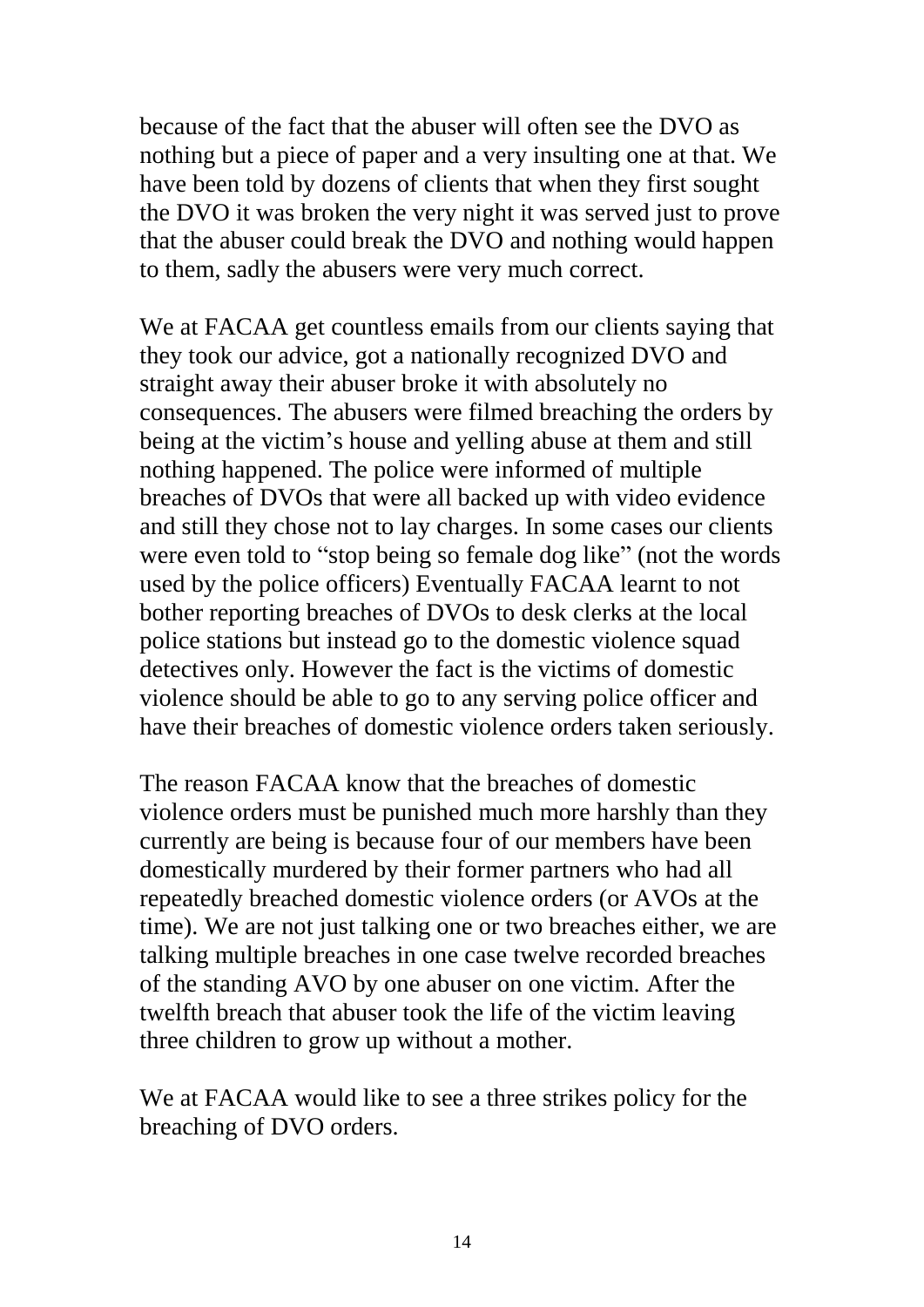The first strike is a written warning served on the abuser and is included on their permanent record. The second strike is an overnight stay in prison and a five thousand dollar fine. The third strike is an instant thirty days behind bars and a twenty five thousand dollar fine. Should the abuser break the DVO after serving thirty days behind bars then they will face sixty days behind bars and a fifty thousand dollar fine. The penalty shall continue to double thereafter.

We must send a clear signal that breaching a DVO is not even slightly accepted anymore. If the abuser can repeatedly breach a DVO without any penalties what so ever then they will also feel very confident in committing assault on their victim or perhaps worse.

If we can stop the repeated breaches of DVOS then we can keep abusers away from their victims and send a clear message that NSW does not accept domestic violence. If we can keep them away from their victims then hopefully we can keep the victims of domestic abuse from becoming victims of domestic homicide.

*4. A new intent law needs to be passed with regards to domestic homicide that uses a previously established pattern of domestic/family violence to prove that the person intended to murder their victim based on the fact that any reasonable person would believe that to repeatedly threaten the life of and severely beat a victim in an escalating pattern of violence, can only possibly lead to murder one day. This will stop people from pleading down to manslaughter on the basis of "I never intended to kill the victim only severely beat them yet again".*

As I am sure you are well aware, the penalty for murder in NSW is life in prison with a minimum non-parole period of 20 years. (ii)

However, to secure a murder conviction the prosecution must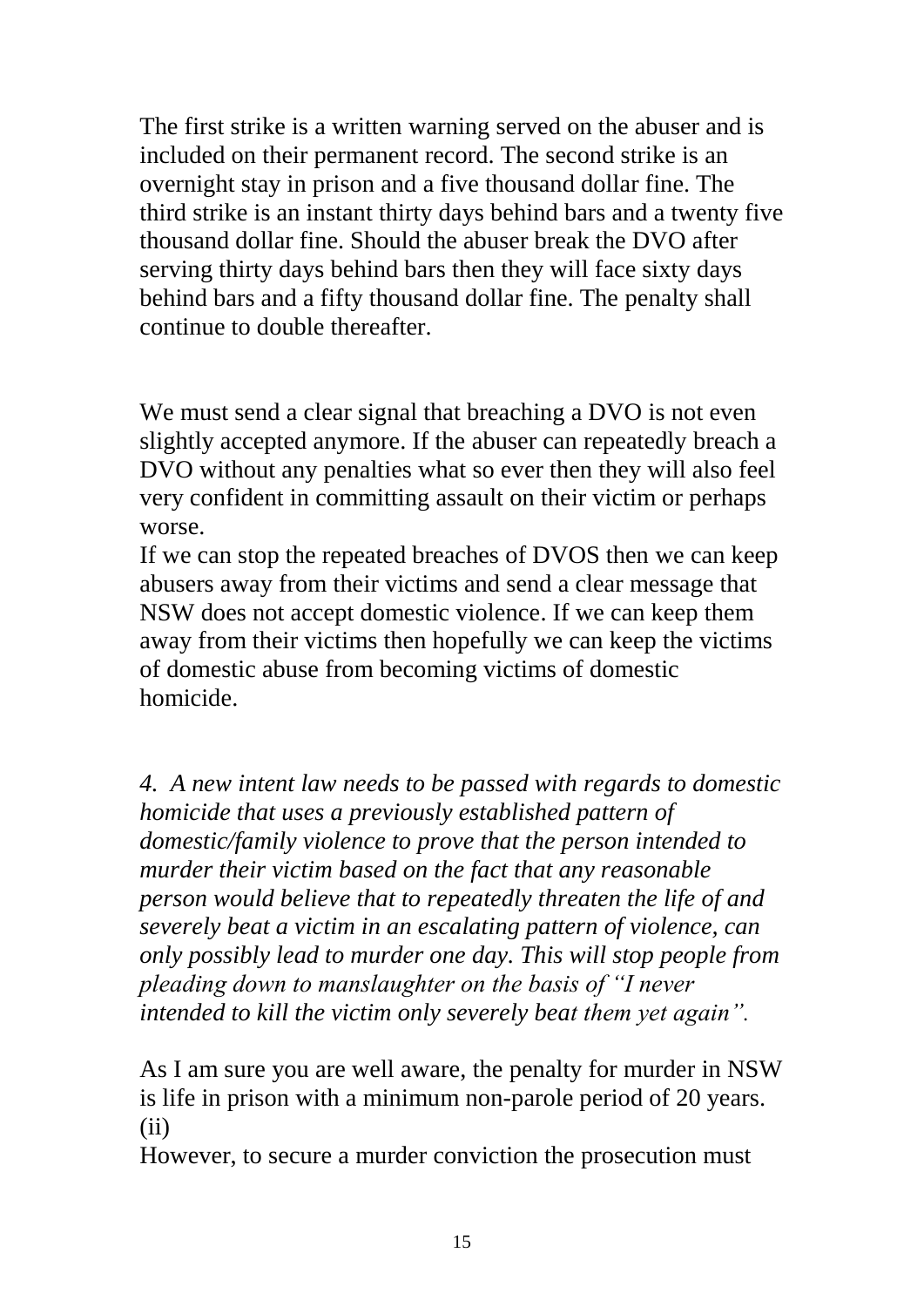prove that the accused had the intent to take the life of the victim at the time of the incident. (vi)

This can prove problematic when it comes to domestic homicides because all too often the abuser claims that even though the victim did die, they did not intend to kill them at the time of the incident. In several cases we have helped our clients with the accused would not admit that they intended to kill but instead said it was an argument that simply got out of control.

We at FACAA call outright lies on this as in all of the cases we helped with the victims had been repeatedly abused at the hands of the abuser. Despite the clear history of domestic abuse the prosecution could not prove that the intent of the abuser was to kill so they allowed them to plead down to lesser charges of manslaughter.

This left the surviving family members feeling very let down by our legal system. The families told us they were left with a feeling that their parent's murder meant nothing to our system.

We at FACAA would like to see a proven history of domestic abuse being able to be used as proof of intent to kill. The fact is domestic abusers use violence as a control method. All of our clients told us that the murderer of their parent would often threaten to kill over and over again, the police were informed but the family was told "we can't arrest them for making threats" (which incidentally isn't true but what they meant was making threats to kill are quite difficult to charge someone for as they are difficult to prove in court) (vii)

If we can establish a clear pattern of escalating domestic abuse we believe it can be used to prove intent to kill. The statement we would like to see added to law is "Any reasonable person would have had to be aware that continuing this path could only lead you to committing a homicide".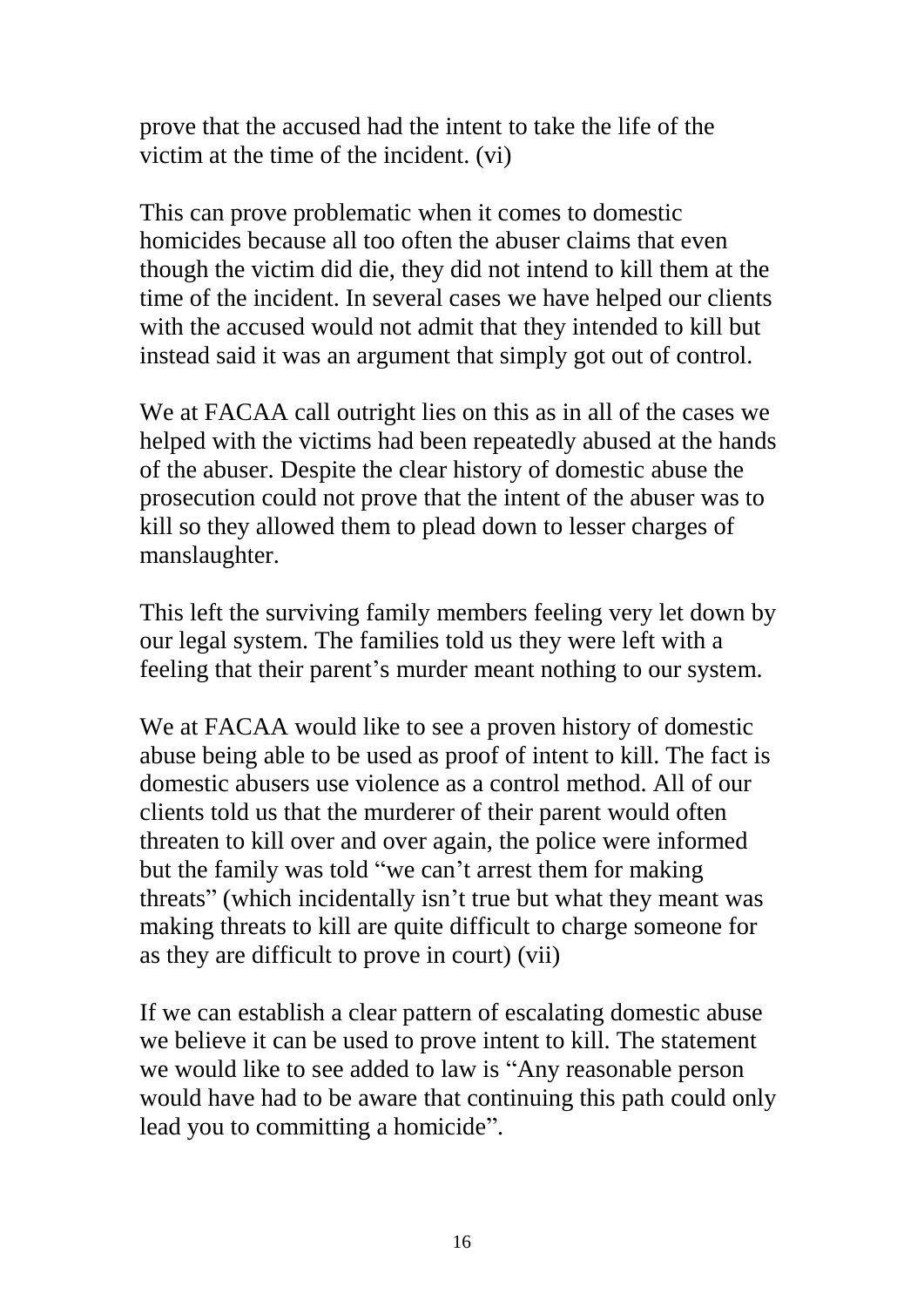It would be very simple to do as well, in the Crimes Act 1900 Section 18 where the charge of murder is defined as 18 Murder and manslaughter defined as

 $\lq(1)$ 

(a)Murder shall be taken to have been committed where the act of the accused, or thing by him or her omitted to be done, causing the death charged, was done or omitted with reckless indifference to human life, or with intent to kill or inflict grievous bodily harm upon some person, or done in an attempt to commit, or during or immediately after the commission, by the accused, or some accomplice with him or her, of a crime punishable by imprisonment for life or for 25 years."

Could simply be re-written as "Murder shall be taken to have been committed where the act of the accused, or thing by him or her omitted to be done, causing the death charged, was done or omitted with reckless indifference to human life, or with intent to kill or inflict grievous bodily harm upon some person, or done in an attempt to commit, or during or immediately after the commission, by the accused, or some accomplice with him or her, or has been done after a previously established history of escalating domestic abuse that any reasonable person would have had to have been aware that to continue this path could only lead to homicide, of a crime punishable by imprisonment for life or for 25 years."

Obviously, our legal wording needs to be re-worked by a constitutional expert however our point is to establish a new law that says a proven history of escalating domestic violence can be used to prove intent to kill in domestic homicide cases.

We believe this will get many more domestic homicides convicted as they should be, as murder and send a very clear signal that NSW does not take domestic homicide lightly and victim's families will get the justice they deserve.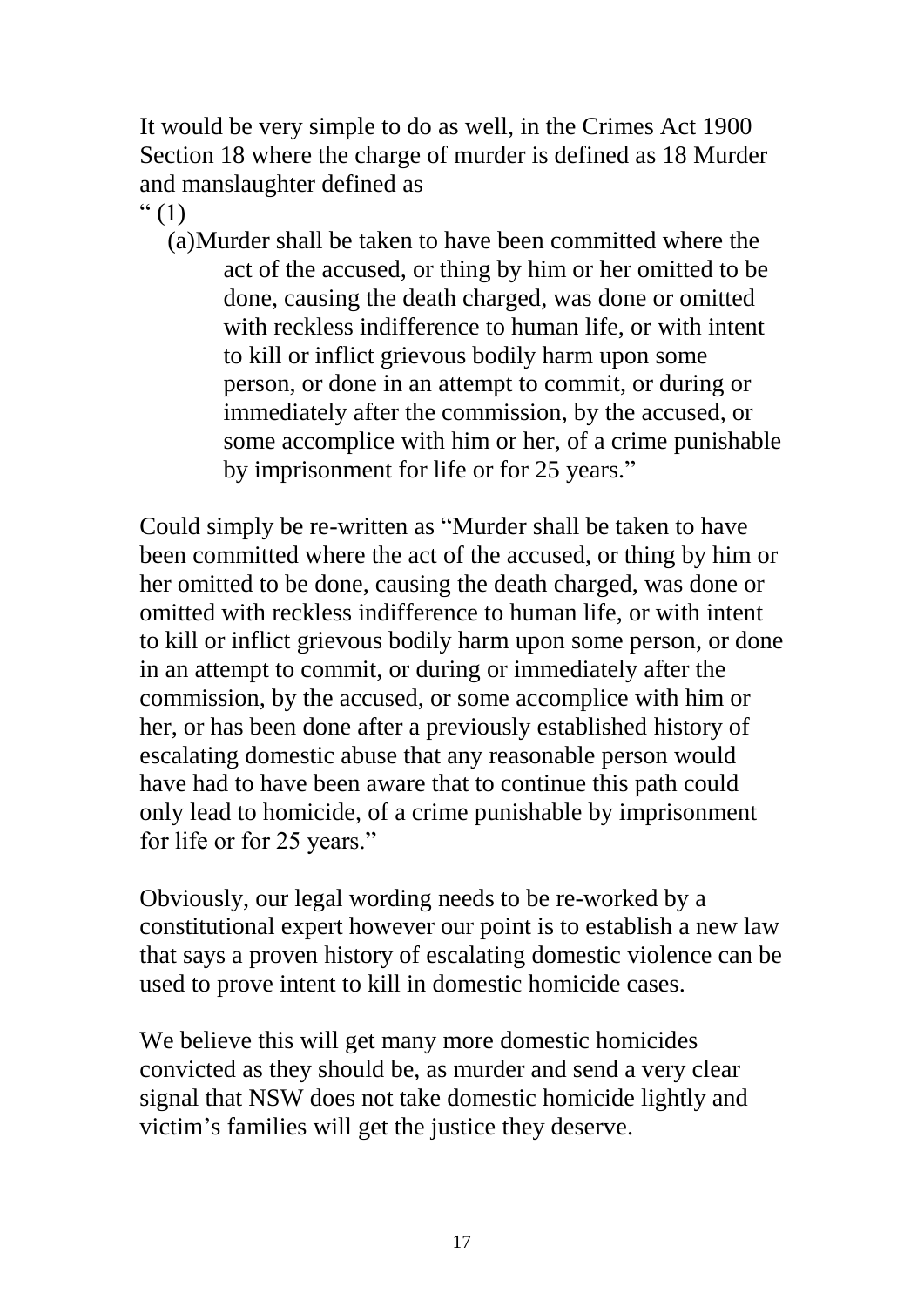## *5.NSW MUST open more domestic violence emergency shelters and remove restrictive rules that govern those that are open.*

One of the most largest complaints our clients have about surviving domestic violence in NSW is the lack of beds in domestic violence shelters. It has been said that one in three women who are seeking a bed in a domestic violence shelter in NSW are turned away from the shelter. (viii)

Not being able to get access to somewhere to flee in the case of an emergency can leave a victim of domestic violence with a feeling of despair brought on by feeling helpless and trapped in their shocking situation. It makes them feel unable to leave and so they simply don't sadly. One of the major tactics used by domestic abusers is to isolate their victim. (ix) They will often cut their victim off from friends, families and support networks. This leaves the victims with no option except to flee to domestic violence shelters, so when there are no where near enough places available in these shelters the abusers can further isolate their victims by telling them things like "see even the government won't help you"

So, it is clear that opening up more places in domestic violence shelters will help victims of domestic violence to leave if they need to. Giving them somewhere to escape to we at FACAA believe will significantly slow down incidents of domestic homicide as the victims will be able to get out before it escalates to the stage of homicide.

The other problem with domestic violence shelters is restrictive rules they have. For some reason male children over the age of 10 are not allowed in domestic violence shelters in NSW (x).

This rule puts huge pressures on women seeking to flee a domestic violence situation. Leaving their children at the home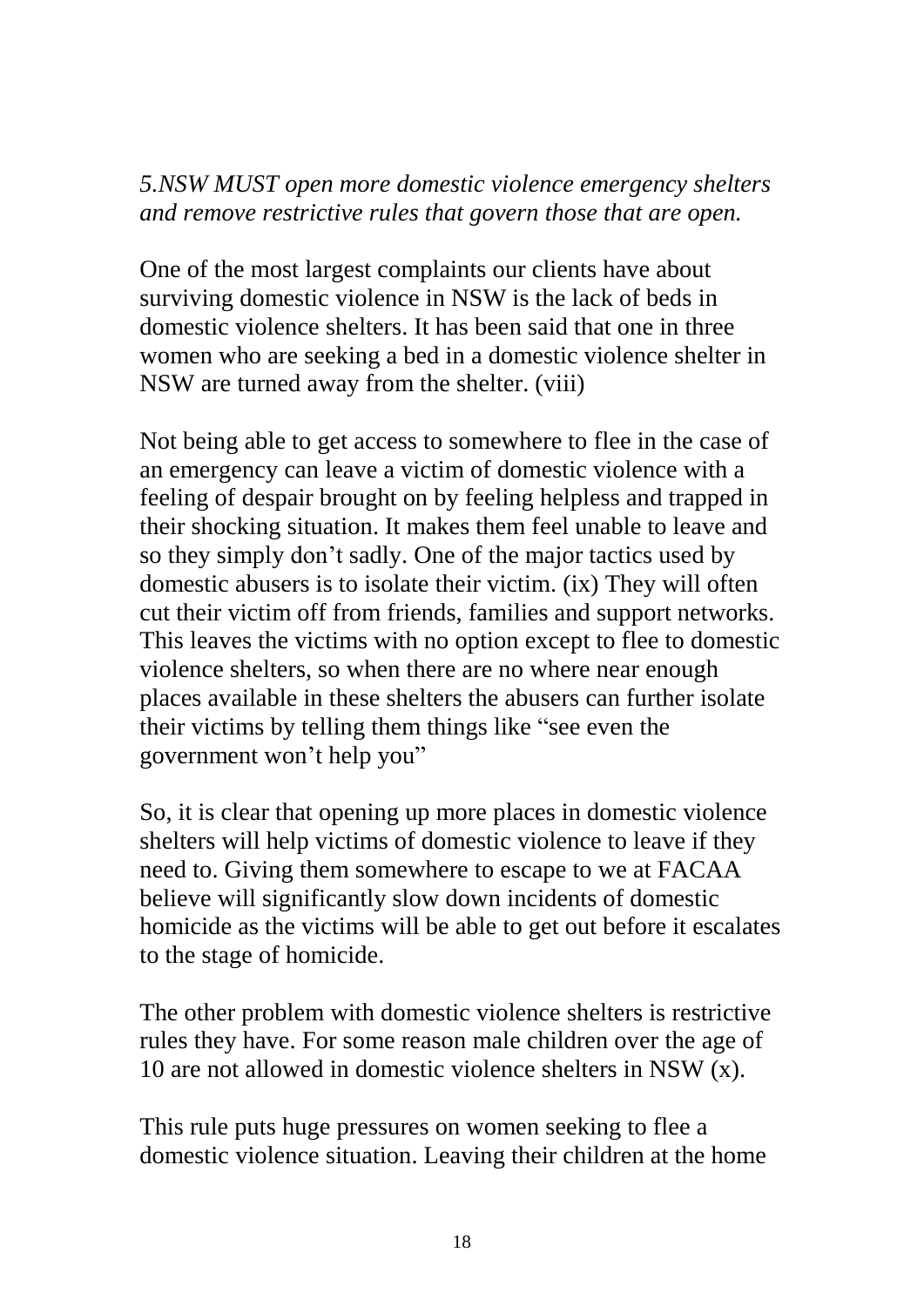with the domestic abuser is simply not an option for any protective parent so what do they do if they need to flee and they have an 11-year-old boy with them? This rule often makes victims of domestic violence who want to flee their situation, feel as though it is no longer an option which will sadly lead them to staying in a situation that they know is escalating and they know is harmful to them and their children.

Seemingly the solution is simple, open many more domestic violence shelters and remove the restrictive rules that stop many victims from seeking help at the shelters. However who will pay for this and where will the money come from ?

Sadly, we at FACAA can not answer that question, currently we don't even have funding to run our programs which means all our workers are entirely volunteer. However, we do know that this simply must be done because not giving those who need it a place to flee if they need to get out of their situation is not an option. Without that place to go victims will stay longer than they feel safe and this will lead to more domestic homicides that could have easily been prevented by simply opening more beds in domestic violence shelters and removing rules that would see victims turned away or not even be able to apply.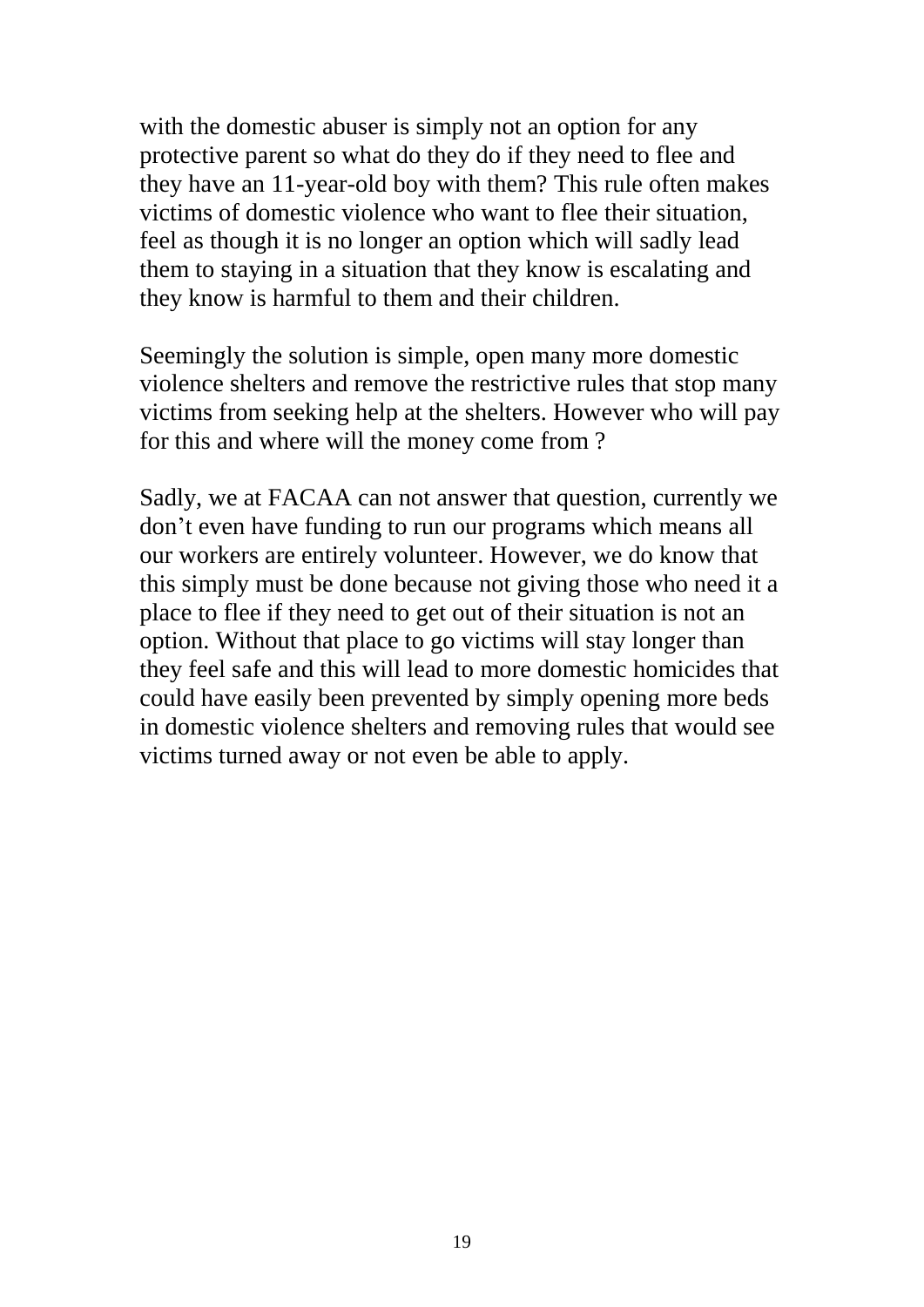

## **Conclusion**

Domestic homicides and domestic violence in general have been a scourge on Australian society since our nation's federation.

The size of the problem can simply not be understated. 1 in 3 women and 1 in 5 men (viii) have experienced violence at the hands of a current or former partner. It is also said that one woman per week is murdered by her current or former partner which is exactly the type of murder this submission intends to stop, not reduce but stop !

Our hope for the recommendations put forward in this submission is that they will not only act to deter future crimes from occurring, but also to send a clear message that the state of NSW is not the place to be committing these offences. That the state of NSW clearly stands with victims of these shocking crimes and that NSW will not tolerate domestic abuse or domestic homicide in anyway shape or form.

We as a society, have tolerated domestic violence for far too long, FACAA would like to see the state of New South Wales be the first to make a definitive effort to end domestic violence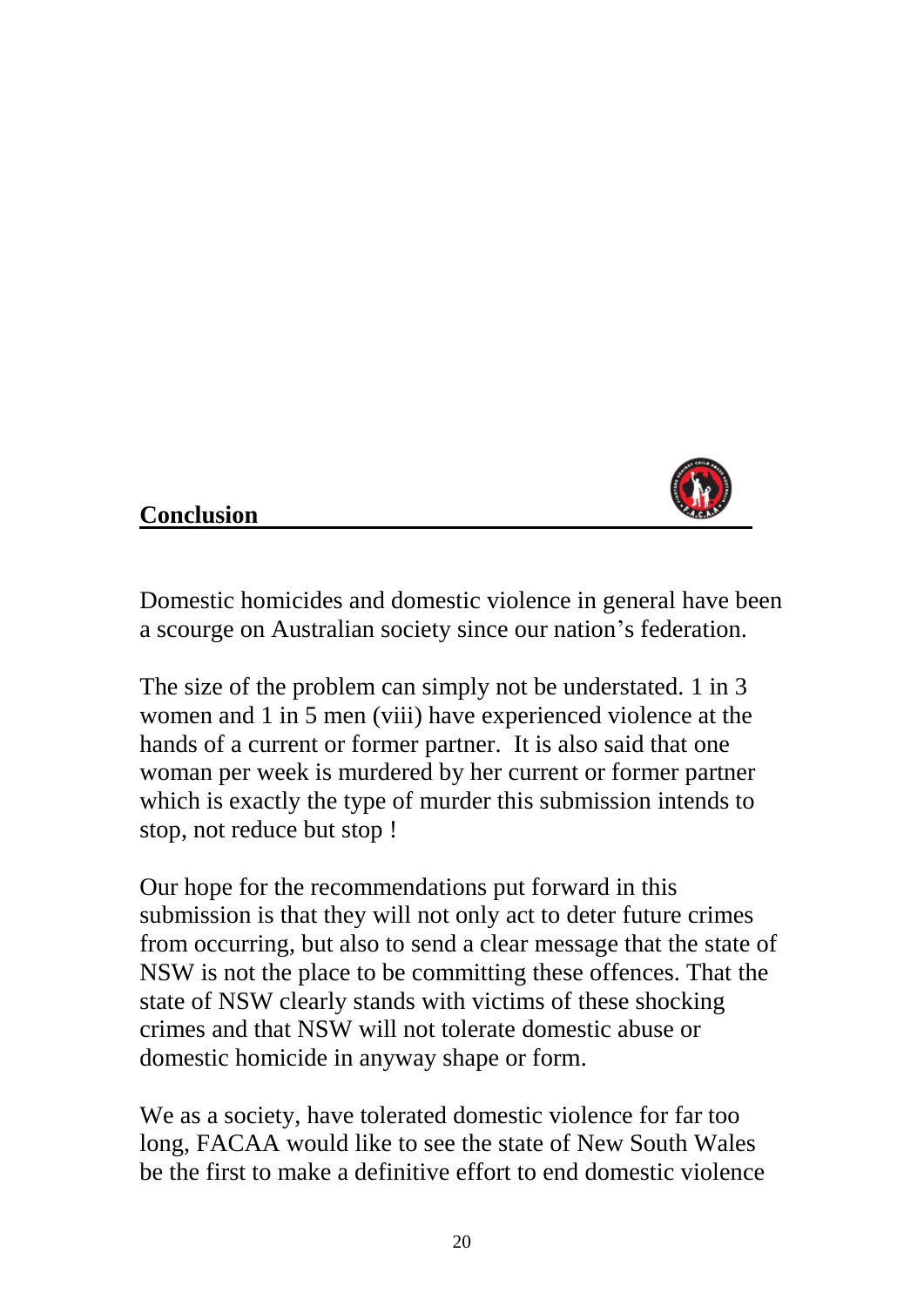and domestic homicides once and for all. FACAA know that this is a huge task which will take a herculean effort that will take decades to see completion however, if we do not start this most worthy of tasks now than when? what better time than now?

Please note, this entire submission was kept entirely gender neutral as we at FACAA believe that all victims should be helped no matter what their gender.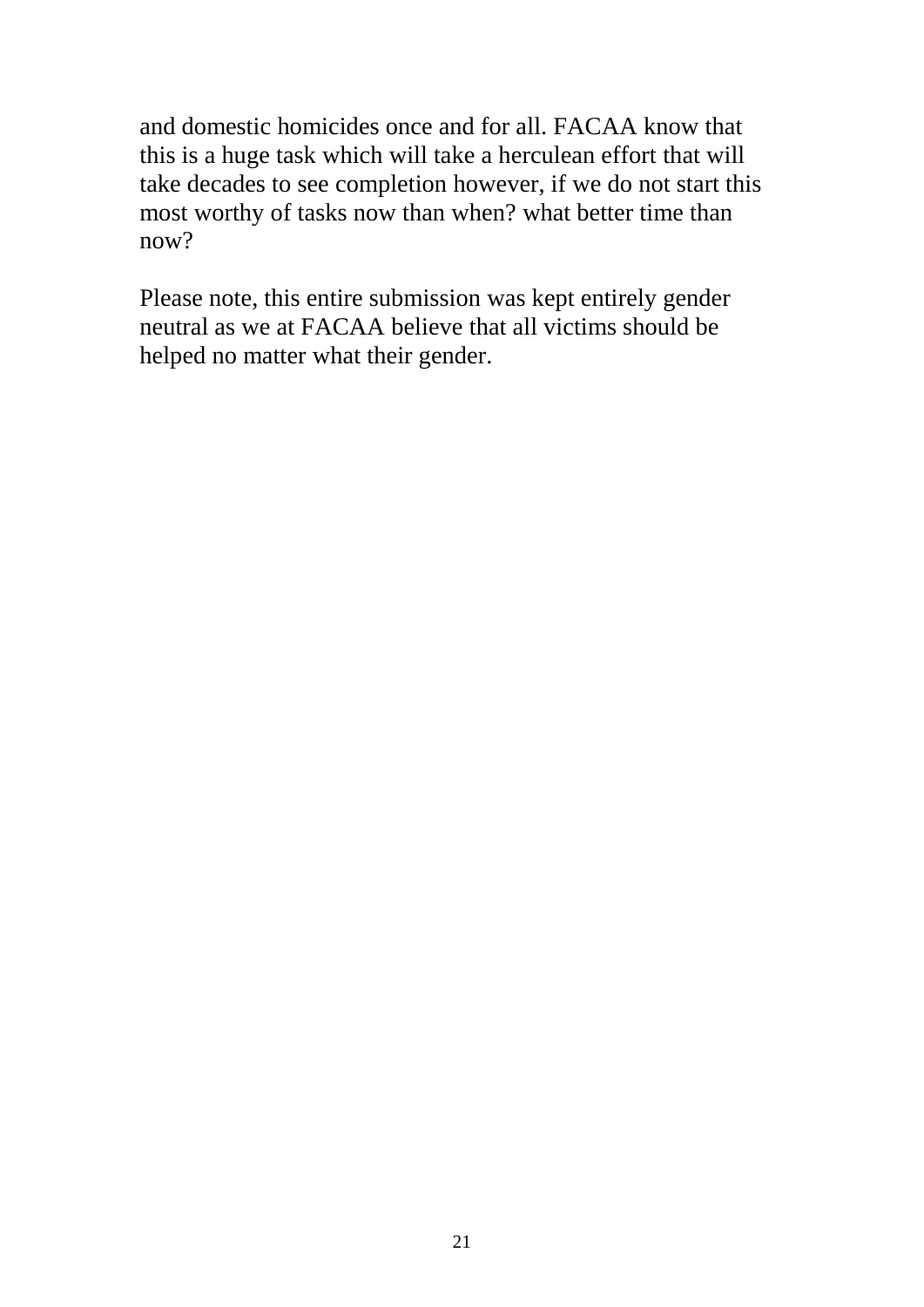#### **References**



Direct interviews, emails and phone calls with FACAA members and clients who have endured court cases in the family court system recently. We spoke to over 25 clients and heard about their experiences with domestic violence, domestic homicide and seeking help in shelters.

(i) The cost of violence against women and their children in Australia Final Report by Liz Forsyth Global Lead: Human and Social Services Deputy Chair, KPMG Australia

https://www.dss.gov.au/sites/default/files/documents/08\_2016/t he\_cost\_of\_violence\_against\_women\_and\_their\_children\_in\_au stralia - summary report may 2016.pdf

(ii) Crimes act 1900 section 19A http://www5.austlii.edu.au/au/legis/nsw/consol\_act/ca190082/s1 9a.html

(iii) CRIMES ACT 1900 – section 19B http://www5.austlii.edu.au/au/legis/nsw/consol\_act/ca190082/s1 9b.html

(iv) FAMILY LAW ACT 1975 – section 60CC http://www5.austlii.edu.au/au/legis/cth/consol\_act/fla1975114/s 60cc.html

(v) CRIMES (DOMESTIC AND PERSONAL VIOLENCE) ACT 2007 - Section 3 http://www5.austlii.edu.au/au/legis/nsw/consol\_act/capva20073 47/s3.html#apprehended\_violence\_order

(vi) CRIMES ACT 1900 - Section 18